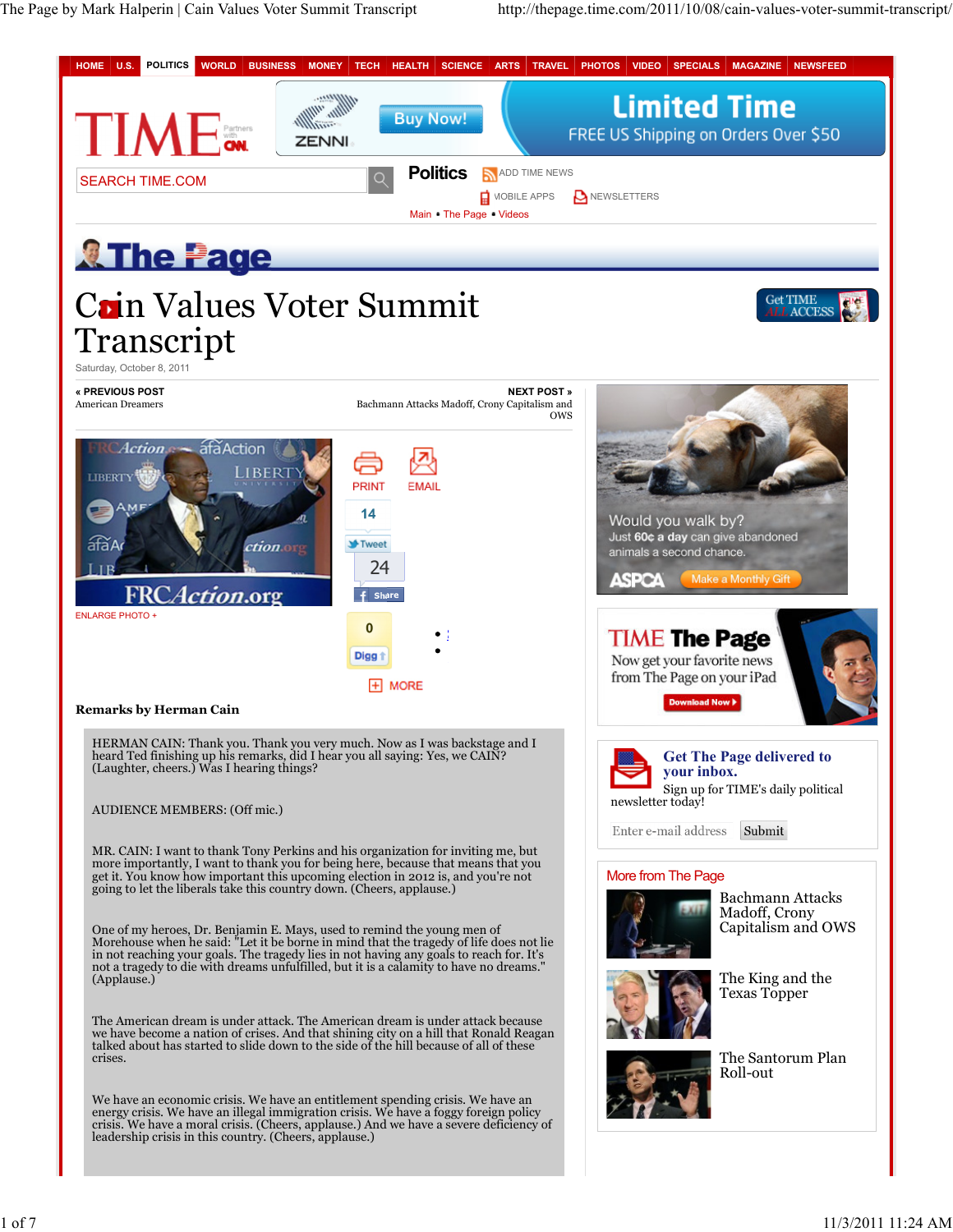You know, I may not have ever held a high political office, but I know what leaders<br>do. Leaders make sure that they're working on the right problems, that they'll find<br>the right priorities, that they surround themselves wi put together the right plans, in order to fix stuff instead of to continue to talk about stuff. That's what leaders do. (Applause.) And I happen to believe -- I happen to believe that even though the American dream is under attack, the Founding Fathers got it right. Those same principles, those same values that they had when they envisioned this great nation with the Declaration of<br>Independence, when they envisioned our laws with the Constitution, they got it right<br>when they said we are endowed by their Creator with c They said certain unalienable rights, that among these. I happen to believe they were talking about some others in addition to life, liberty and the pursuit of happiness. (Applause.) I kind to believe that they had in mind that one of these other unalienable rights was the right to protect yourself, protect your family and to protect you property. We call it the Second Amendment. (Cheers, applause.) Unalienable rights. (Cheers, applause.) And just to set the record straight -- you know, when you run for president and you move into the top tier -- (cheers, applause) -- I'm just saying -- you get this bull's-eye on your back. (Laughter.) And people take pot shots left and right. But I don't want<br>you to be unclear about where I stand on certain things, and you won't be confused<br>by some of the garbage that people are going to throw applause.) So let me just set the record straight. Life, liberty and the pursuit of happiness. I believe in life from conception, period, no exceptions. (Cheers, applause.) I believe that marriage is between one man and one woman. (Cheers, applause.) And I would not have asked the Department of Justice to not enforce it. I would have asked the Department of Justice to enforce the Defense of Marriage Act. (Cheers, applause.) So I happen to believe that the Founding Fathers put it in that order -- life, liberty and the pursuit of happiness -- for a reason. You can pursue happinesses all you want to, as long as you don't tread on somebody else's liberty. (Applause.) You can<br>pursue liberty all you want to, as long as you don't tread on somebody else's life. And<br>that includes the life of the unborn. (Cheers, app And so the pursuit of happiness, just like my parents pursued their definition of happiness. Mom was a domestic worker. Dad was a barber, a janitor and a chauffeur.<br>When Dad walked off of that small farm, Dad went to pursue his American dream<br>with the only kind of equity he had -- sweat equity. And he w start in life, and they did. And Dad wanted to make sure that one day he could buy a whole house for the family. You see, growing up in Atlanta, most of the time we lived in what my brother and I called a half a house. It was a six-room house with three rooms on one side, three rooms on the other side. We lived in half of it. My brother and I, being typical kids,<br>used to say: Dad, why do we live in a half a house? (Laughter.) Dad said: It's a<br>duplex. (Laughter.) Because we didn't know that Dad wa the pursuit of happiness meant working those three jobs. And Dad also knew that the pursuit of happiness meant the three things that they<br>instilled in my brother and I if you want to achieve your American dream; and that<br>is, your belief in God, belief in yourself and belief in t world, the United States of America. And we are exceptional! (Cheers, applause.) We -- we might be the shining city on a hill that has slid down to the side of the hill<br>temporarily, but we are still the nation that all the other nations in the world look up<br>to because we are an exceptional nation, and One of the questions that I get asked sometimes running for president of the United States: Mr. Cain, didn't you grow up in the civil rights movement? Yes, I did, in Atlanta, Georgia -- raised in Atlanta, Georgia, during the '50s, the '60s,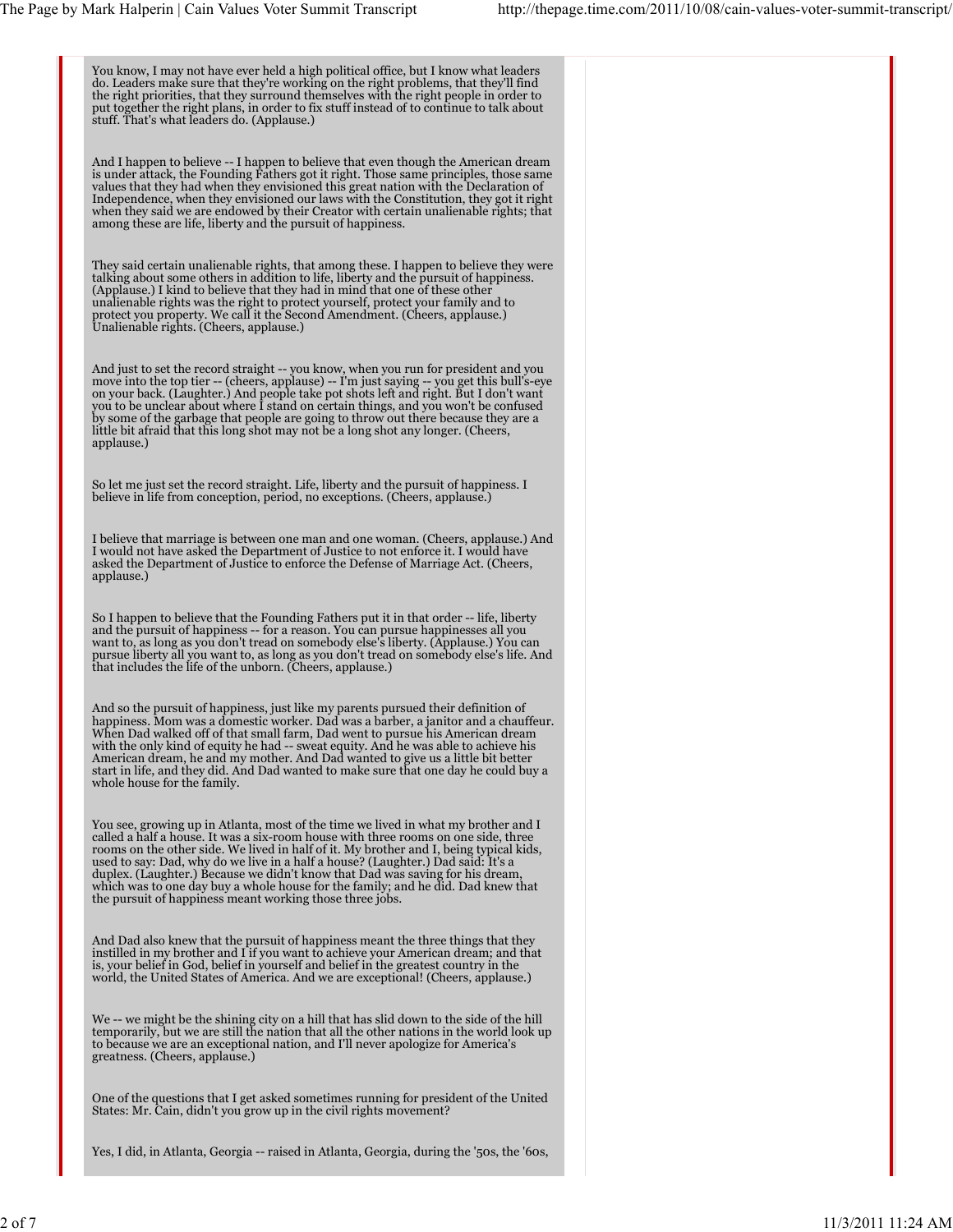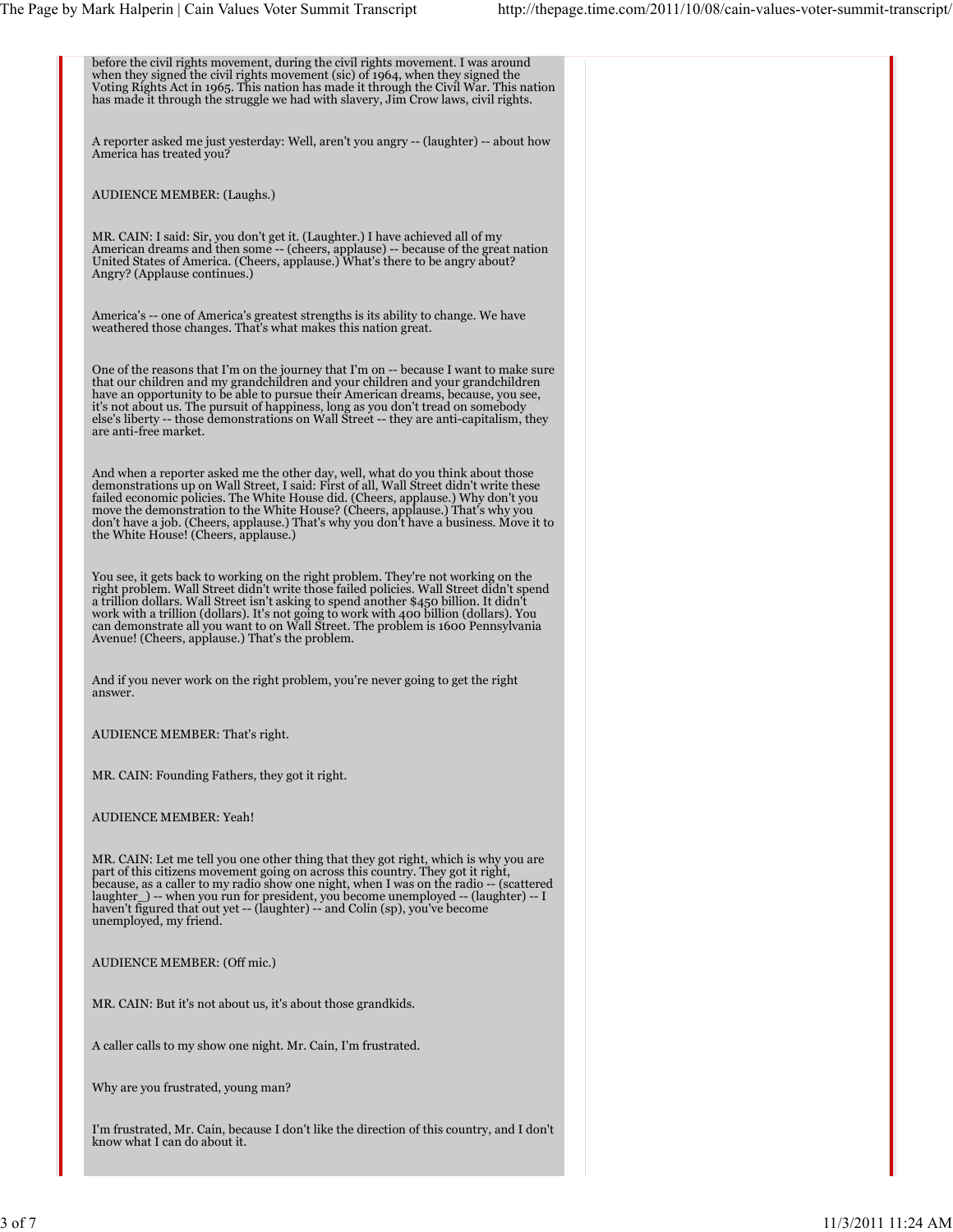| I says: Well, do you vote on a regular basis?                                                                                                                                                                                                                                                                                                                                                                                       |  |
|-------------------------------------------------------------------------------------------------------------------------------------------------------------------------------------------------------------------------------------------------------------------------------------------------------------------------------------------------------------------------------------------------------------------------------------|--|
| Yes, sir.                                                                                                                                                                                                                                                                                                                                                                                                                           |  |
| You vote in all the elections?                                                                                                                                                                                                                                                                                                                                                                                                      |  |
| Yes.                                                                                                                                                                                                                                                                                                                                                                                                                                |  |
| That's good, I said. Do you have a copy of the Declaration of Independence?                                                                                                                                                                                                                                                                                                                                                         |  |
| He said: Yes.                                                                                                                                                                                                                                                                                                                                                                                                                       |  |
| I said: Go get it.                                                                                                                                                                                                                                                                                                                                                                                                                  |  |
| He went and got the copy of the Declaration of Independence. He came back a few<br>seconds later. I heard him flipping through the pages.                                                                                                                                                                                                                                                                                           |  |
| And I said: Did you find it?                                                                                                                                                                                                                                                                                                                                                                                                        |  |
| He said: Yes, sir.                                                                                                                                                                                                                                                                                                                                                                                                                  |  |
| I said: Now go to the section that everybody's familiar with -- life, liberty and the<br>pursuit of happiness.                                                                                                                                                                                                                                                                                                                      |  |
| Flip, flip, flip, he found it. Yes, sir.                                                                                                                                                                                                                                                                                                                                                                                            |  |
| I said: Now here's what you can do if you want to change the direction of this nation.                                                                                                                                                                                                                                                                                                                                              |  |
| He said: What's that.                                                                                                                                                                                                                                                                                                                                                                                                               |  |
| I said: When you get to life, liberty and the pursuit of happiness, keep reading.<br>(Laughter, applause.) Because it says when any form of government becomes<br>destructive of those ideals, it is the right of the people to alter or abolish it. We've got<br>some altering and some abolishing to do! (Cheers, applause.) It's our right: alter and<br>abolish!                                                                |  |
| Under a Cain presidency, we will alter "Obamacare" and repeal it. We will alter<br>Dodd-Frank and repeal it. (Cheers, applause.)                                                                                                                                                                                                                                                                                                    |  |
| Reporter asked me: Well, what problem do you have with Dodd-Frank?                                                                                                                                                                                                                                                                                                                                                                  |  |
| I said: Well, I only have three problems with Dodd-Frank. I said the first one is, the<br>catalyst to our financial meltdown of 2008/2009 was because lack of oversight on<br>Fannie Mae and Freddie Mac. So they wrote this new legislation that still did not<br>include oversight over Fannie Mae and Freddie Mac. So that's my first problem with<br>Dodd-Frank.                                                                |  |
| My other two problems with Dodd-Frank: Dodd and Frank. (Cheers, applause.) It's<br>not complicated. They were the same two who didn't do their job the first time. Now<br>they want to rewrite legislation this second time. So we've got to repeal that. We've<br>got to abolish Dodd-Frank. We've got to abolish all of these regulations that this --<br>this administration is pushing down the throats of American businesses. |  |
| And just -- with all of these crises, let me give you some good news: We can fix them.<br>We can fix them, folks. (Applause.)                                                                                                                                                                                                                                                                                                       |  |
| AUDIENCE MEMBER: Yes, we can.                                                                                                                                                                                                                                                                                                                                                                                                       |  |
| MR. CAIN: Time does not permit for me to go through my solutions for every one of<br>them, so let me use my remaining time to illustrate how I approach to solving                                                                                                                                                                                                                                                                  |  |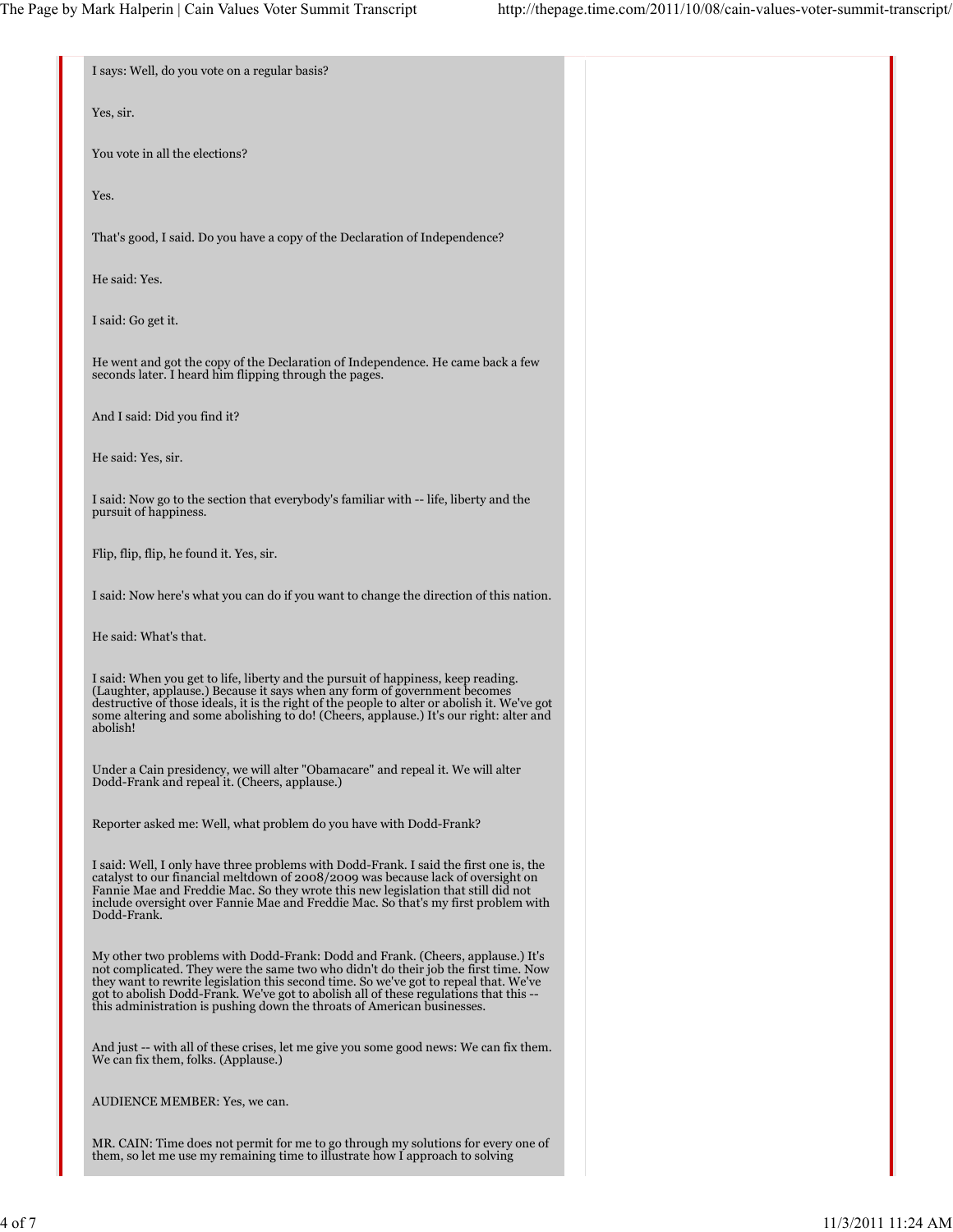problems, which is how I would lead this nation. Let's start with foreign policy. My foreign policy philosophy is an extension of the Reagan philosophy. Reagan's philosophy was peace through strength. (Applause.) The Cain philosophy is peace through strength and clarity. (Applause.) We must clarify who our friends are, clarify who our enemies are, and stop giving money to our enemies. (Cheers, applause.) Clarity. And as we clarify who our friends are, then tell the rest of the world who are our friends that we're going to stand by so they will know not to mess with our friends -- like the nation of Israel. If you mess with Israel, you're messing with the United States of America. (Cheers, applause.) Now Mr. Cain, what are you going to do about Iran? Well, here's what I'm going to do about Iran. I'm going to utilize a capability that we have that most people are unaware of. I learned about these capabilities when I served on an advisory board for the Strategic Air Command before they changed it to STRATCOM. We are the only nation in the world that has the ballistic missile detection capability at sea as well as on land -- better than any other country in the<br>world. We have the ability to upgrade those ballistic missile defense systems on all of<br>our Aegis warships, and we have the ability to those locations toward a friend or toward us and knock it out of the sky before it reaches its apex. And so I would upgrade -- make it a priority to upgrade all of our Aegis surface-to-air ballistic missile defense capability on all of our warships all the way around -- all the way around the world, make that a priority, and then say to Ahmadinejad: Make my day. (Extended cheers, applause.) Peace through strength and clarity. Make it clear where America stands with its friends. One more example:. This economy is on life support. We cannot keep tinkering around the edges. This is why I, along with my economic advisory team, developed a<br>bold solution -- not another simple, "mess around the edges" kind of solution. This<br>solution starts with throwing out the existing tax code corporate tax; 9 percent flat personal income flat -- tax; and a 9 percent national<br>sales tax. Those three taxes would replace the payroll tax, the capital gains tax, the<br>death tax, corporate income taxes, personal income collectively, \$430 billion a year that we spend to fill out the stupid tax code -- 9-9-9. (Cheers, applause.) You know, and the -- you know I told you about that bull's-eye on my back? Well, see, the critics are already trying to try and prove why 9-9-9 is not a good idea. No, there has been some very serious thinking that went into that. We designed it such that it would be revenue neutral. And so what happens is, when you see some of these reports talking about it won't do this and it won't do that and it won't do this and it won't do that, they have changed the assumptions. If you want to know what the assumptions are, why don't you come to me and my people, and we'll explain to you what the assumptions are. But they don't want to do that. Nine-nine-nine does something very fundamental -- three additional benefits. Number one, it provides certainty to the business community, because businesses will get out of the survival mode and go back into a growth mode. And 9-9-9 means jobs-jobs-jobs. (Cheers, applause.) And one other benefit of the 9-9-9 plan for our economy. I know -- we know it'll<br>boost it; we've already had it evaluated by outside sources. The other thing that it'll<br>do is that it'll get government out of the business o businesses are created the same. There would be no loopholes other than those small<br>number of deductions that you are make -- able to make personally. Charitable<br>contributions you can deduct; businesses can deduct their pu capital investments. Now, get this part: If you buy ingredients for your products from U.S. companies, you can deduct it before you apply the 9 percent. But if you buy your ingredients and components from foreign countries -- none deductible. (Cheers, applause.) It's called leveling the playing field. (Applause.) It gets government out of the business of picking winners and losers, and it allows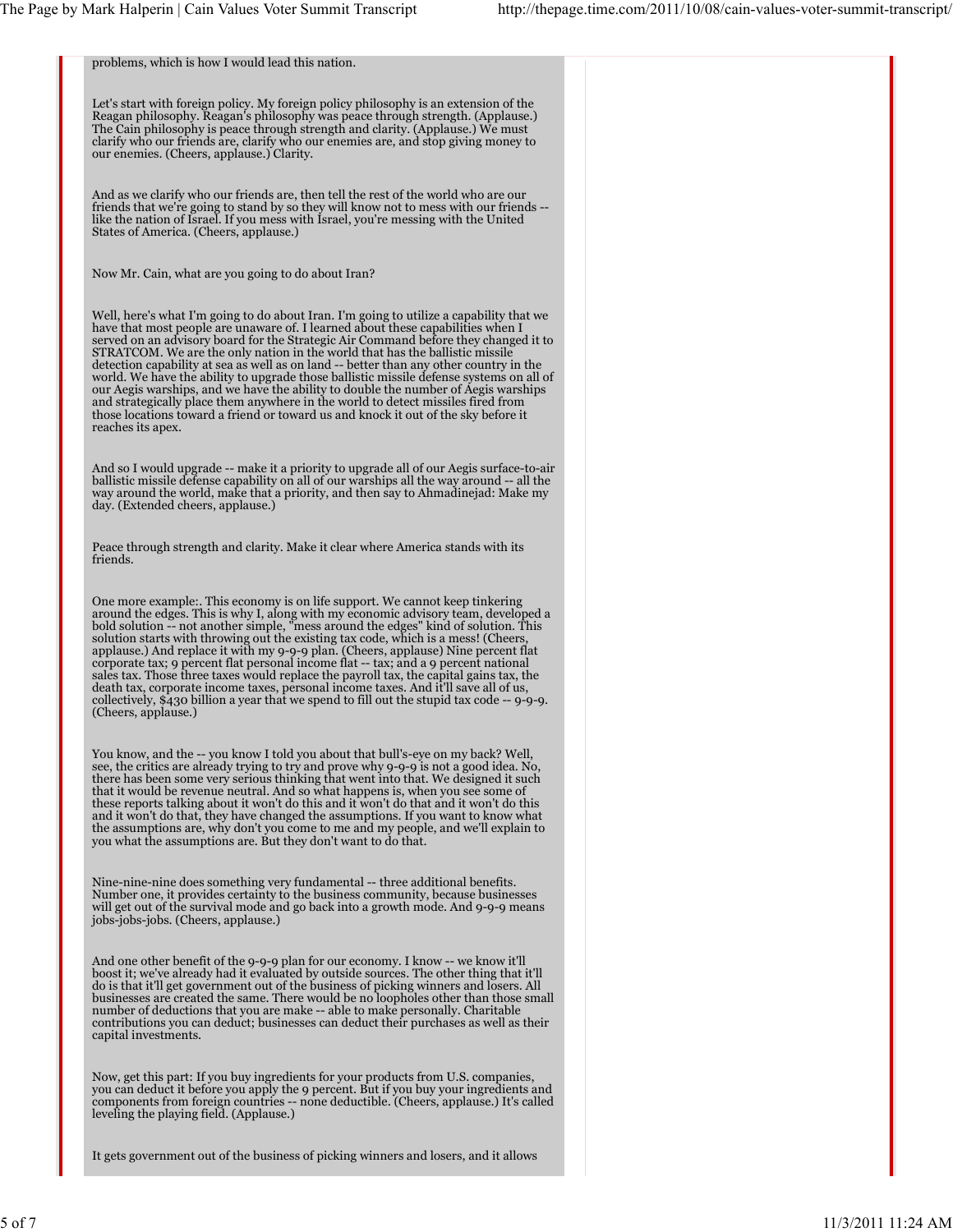| the free market system to pick the winners and losers. That's what the 9-9-9 plan<br>does. Working on the right problem. Working on the right problem. (Applause.)                                                                                                                                                                                                                                                                                                                         |  |
|--------------------------------------------------------------------------------------------------------------------------------------------------------------------------------------------------------------------------------------------------------------------------------------------------------------------------------------------------------------------------------------------------------------------------------------------------------------------------------------------|--|
| One of the other questions that I often get, as I close: "Why are you running for<br>president?" To be president. (Cheers, applause.) What did I miss? I'm not running to<br>go to Disneyland. (Laughter.)                                                                                                                                                                                                                                                                                 |  |
| America has problems. I'm a problem solver. That's why I'm running. (Cheers,<br>applause.) My challenge to you -- my challenge to you is to stay informed, because<br>we are up against a lot of stupid people in America --                                                                                                                                                                                                                                                               |  |
| <b>AUDIENCE MEMBERS: Yes!</b>                                                                                                                                                                                                                                                                                                                                                                                                                                                              |  |
| MR. CAIN: -- who do not have a clue. That's why you have to be informed.                                                                                                                                                                                                                                                                                                                                                                                                                   |  |
| Secondly, stay involved. Come to conferences like this. Go to rallies. Go to house<br>parties. Go to parties where you watch the debates and do your own evaluation. Go<br>to websites. Do your own research. Stay involved. Because it's the informed and the<br>involved that are going to make sure that we change the outcome of the November<br>2012 election different from what the liberals want.                                                                                  |  |
| And thirdly, stay inspired. They want you to believe that we can't do this. Just like<br>three months ago I was -- the pundits, the political pundits said Herman Cain can't<br>get the nomination, Herman Cain cannot win the presidency, because he doesn't<br>have high name-ID, he doesn't have a kajillion dollars and he's never held public<br>office.                                                                                                                              |  |
| But let me tell you what the American people are saying. They don't care about a<br>katrillion dollars! America wants to raise some Cain, not raise more money! (Cheers,<br>applause.) That's what the voters are saying. (Cheers, applause.)                                                                                                                                                                                                                                              |  |
| And so stay inspired, because I'm running for the presidency because I'm inspired,<br>not because I'm worried about me and my wife of 43 years. No. It's for the grandkids.<br>I have three grandkids. Not about us folks, it's about the grandkids. And I remember<br>the first time I looked in the face of my first grandchild in 1999. The first thought<br>that went through my mind was, what do I do? What do I do to make this a better<br>nation and to make this a better world? |  |
| I didn't know the answer then. It took me 12 years and the grace of God to figure out<br>what my journey should be at this point in my life. And just like every major decision<br>and every major challenge I have faced in my life, after a lot of prayer, a lot of<br>soul-searching, a lot of prayer and a lot of soul-searching, once I made the decision, I<br>never looked back.                                                                                                    |  |
| That's why when I worked with my publishers to come up with the title of my book,<br>"This is Herman Cain! My Journey to the White House," I had somebody ask me,<br>that's a pretty bold statement -- (laughter) -- your journey to the White House. I<br>know it is. I put it on there for a reason, because I'm going to the White House!<br>(Cheers, applause.) I did it for a reason.                                                                                                 |  |
| And what I want you to help me do, I want you to help me, as the Republican<br>nominee and as president, to help push that shining city on a hill back to the top the<br>hill, where it belongs. We can do that, folks.                                                                                                                                                                                                                                                                    |  |
| <b>AUDIENCE MEMBER: Yeah!</b>                                                                                                                                                                                                                                                                                                                                                                                                                                                              |  |
| MR. CAIN: We can do that, because we've got the resources, we've got the<br>determination, and because we have life, liberty and the pursuit of happiness, and<br>because it is our right and our responsibility to do some altering and abolishing. We<br>will be able to push that shining city on a hill back to the top of the hill.                                                                                                                                                   |  |
| Ronald Reagan, the Gipper, reminds us just how fragile this thing called freedom<br>and this thing called liberty really is, when he said freedom is never more than a<br>generation away from extinction. You can't pass it on in the bloodstream. It must be<br>fought for and protected, or one day we will spend our sunset years telling our<br>children and our grandchildren what the United States of America used to be like<br>when men were free.                               |  |
| I'm not going to have that conversation with my grandkids, and I don't believe you                                                                                                                                                                                                                                                                                                                                                                                                         |  |